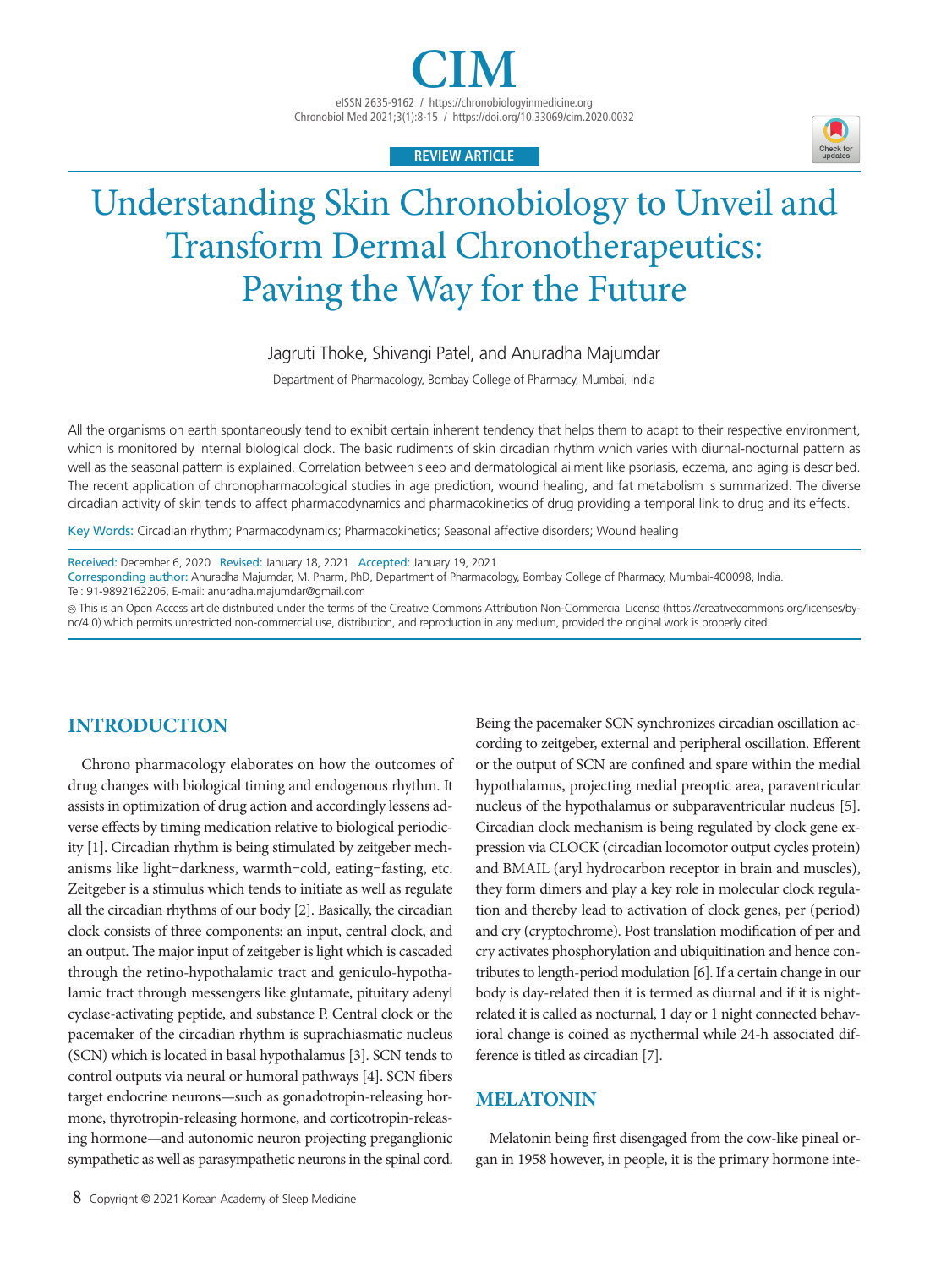grated and discharged by the pineal gland [8]. It is incorporated from a pathway which incorporates both tryptophan and serotonin. It is emitted around evening time and its levels are highest between 3 am to 4 am, a period which is set apart by vigorous circadian mood and greatest plasma levels of melatonin. There is a solid connection between the everyday ascent of melatonin discharge and resulting increment in rest inclination around 2 hours before the individual's customary sleep time. At the point when the melatonin discharge begins the "rest entryway" opens and the affinity to nod off likewise increments and rest is most drastically averse to happen at the time before the emission. The cadenced arrival of melatonin is directed by the focal circadian beat generator—the suprachiasmatic core (SCN) of the front hypothalamus [8].

It regularly gives the idea that melatonin is a "hormone of obscurity," as opposed to be the hormone of rest since it gives data about haziness. It is realized that it balances out different circadian rhythms in the body and consequently it is known as the "endogenous synchronizer." Its impact on rest shows up more charmed in the circadian musicality of rest wake guideline. Rest beginning is identified with MT1 receptor while MT2 receptor is connected with the stage moving impacts of melatonin. The chronobiotic and mesmerizing impacts of melatonin are interceded through 2 receptors: MT1 and MT2. SCN is found to have both of these receptors, yet they are additionally spread all through different locales in the mind and different organs, which shows that melatonin probably influences other natural frameworks as well. This far reaching dispersion shows that melatonin effectively affects human science that have not been completely explained, including going about as a neuroprotective and managing the rest wake cycle.

One of numerous circadian rhythms is the rest–wake cycle. The circadian time of rest/wake is around 24.2 hours, yet fluctuates between 23.8 to 27.1 hours. The inborn circadian inclination for evening time (extensive stretch) or daytime (brief period) is firmly identified with this period which can be controlled by estimating the circumstance of maximal emission of melatonin and resulting related center internal heat level (core body temperature, CBT). When CBT is at its most minimal and melatonin levels are at their most noteworthy, it demonstrates a time of greatest sleepiness [9].

## **Melatonin and the circadian rhythm of sleep-wake cycle**

Melatonin seems to have 2 extremely entrancing consequences for the rest–wake cycle. The primary impact included entraining and moving the circadian musicality (process C) in a chronobiotic work. Second result includes promoting sleep onset and continuity in a very hypnotic operate by increasing the physiological state drive to sleep (process S). These effects seem to be equal. Clinically, exogenous internal secretion given within the morning delays evening drowsiness by delaying the part of biological time. Each phase can be advanced if internal secretion is given within the evening. The use of exogenous internal secretion in primary sleep disorder reveals mixed results. One meta-analysis showed effectivity trends of internal secretion [10]. In another study, though the results were reported as negative, it showed a statistically important positive result of a decrease in sleep latency by a median of 7.2 minutes for internal secretion [11]. The development in sleep latency is well inside the vary of different marketed pharmaceutical hypnotic agents however still for reasons unknown, the result was thought-about to be statistically insignificant [12].

The usage of 2 mg of extended-release internal secretion showed important improvement in primary sleep disorder, which was disclosed by studies that were disbursed in massive teams of old and senior patients. Positive results were primarily seen in patients aged 55 or older and effectivity was seen over a 6 months in the study that was conducted in more than 500 patients. Most likely the age-related decrease in internal secretion levels is to blame for the advantageous results of exogenous internal secretion in nursing older population [13]. Some potential causes of this embrace lightweight input that is a smaller amount effective, attenuate activity of the SCN, or calcification of the epiphysis. This mechanism is supported by the proof that comes from a study of patients of all ages with comparatively low internal secretion levels and World Health Organization showed advantageous response to the sleep effects of exogenous internal secretion.

# **Internal secretion agonists**

# **Ramelteon**

Some of the intrinsic biological issues thought to be joined to the inconsistent findings of internal secretion on sleep area unit are solved by ramelteon, a more modern MT1/MT2 internal secretion receptor agonist approved by the FDA in 2005 for the treatment of insomnia [14-16]. It has a 3- to 16-fold bigger affinity for the MT1 and MT2 receptors. A lively matter is to blame for its action and its blessings over internal secretion clearly embrace its longer half-life, exaggerated tissue absorption and bigger lipotropic properties. It has no affinity for minor tranquilliser, opioid, dopamine, or 5-hydroxytryptamine receptor subtypes and it exerts its action principally on the SCN. The consequences area unit quickly seen inside per week and its effectivity last for six months. It targets sleep onset quite internal secretion itself that is proved by its MT1 receptor selectivity [17,18]. It is additionally shown part shifting skills of the biological time still as some mixed positive ends up in tiredness disorder. It is currently thought-about first-line treatment for primary sleep disorder, particularly if the patient is senior or has problems with rebound sleep disorder, next day effects, withdrawal, or components of biological time sleep disorders.

## **Circadin**

First internal secretion receptor agonist accredited within the global organization (2007) indicated for the treatment of primary sleep disorder in patients aged 55 years or older is prolonged unharness internal secretion, i.e., circadin [19-21]. In patients aged 55 years or older who are suffering from poor sleep quality; inter-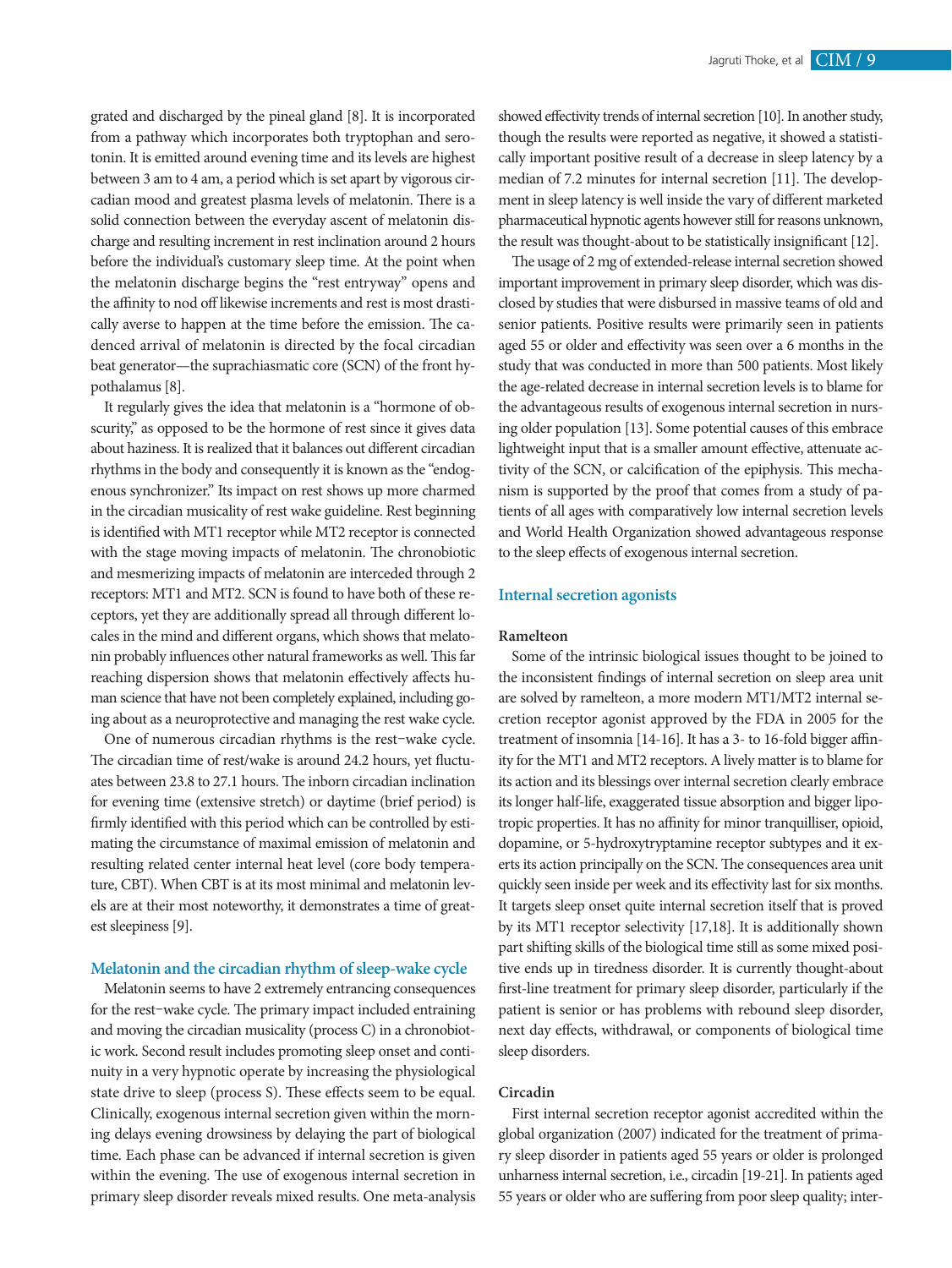nal secretion production is even under in healthy senior individuals while not such complaints and circadin is built to bit by bit unharness internal secretion over 8–10 hours [20,22,23]. It had been approved by the European Medicines Agency (EMA) 2007 in Europe as monotherapy for the short-run treatment of primary sleep disorder characterized by poor quality of sleep in patients World Health Organization area unit aged 55 or older and is presently commercialized in Europe and Asia-Pacific territories. It has been ascertained to be effective in rising sleep latency, quality of sleep, quality of life and morning alertness in primary sleep disorder patients, suggesting additional restorative sleep, while not withdrawal symptoms upon discontinuation [13,24,25]. In clinical trials, its safety and tolerability profile was adore placebo cluster, with no negative effects on memory or bodily property stability throughout the night. The treatment with it had been not restricted to 2–4 weeks as finished different classical sedative hypnotics sleep medication however allowed for up to three months while not interruption considering its safety and tolerability information.

# **Agomelatine**

Agomelatine is an internal secretion MT1 and MT2 receptors agonist and a weak 5-HT2C antagonist. In depressive patients, agomelatine is understood to enhance sleep quality and cut back waking once sleep onset. The melatoninergic activity is joined to its sleep promoting activity and 5-HT2C receptor antagonism is to blame for its anti-depressive action. However, there is some tilt on what extent 5-HT2C antagonism contributes to its therapeutic effect as a result of its short half-life and low 5-HT2C affinity [26].

# **Tasimelteon**

Tasimelteon is a particular MT1 and MT2 receptors agonist. It has been developed for the treatment of unit of time rhythms sleep disorders and approved within the USA in 2014 for the treatment of non-24-hour sleep-wake disorder within the blind. Clinical Trial Phase III studies are conducted in transient sleep disorder related to shifted sleep and wake time and within the clinical trial study, sleep latency was reduced; sleep potency was exaggerated compared with placebo and there was a dose dependent advancement in plasma internal secretion rhythm with tasimelteon [27,28]. Improvement in sleep latency, sleep potency and also the wake once sleep onset was ascertained within the clinical test study. In each of the studies, the frequency of adverse events were as compared to placebo [29].

# **SKIN AND ITS CIRCADIAN RHYTHM**

Skin is the largest organ in our body and it plays a crucial role by acting as a barrier, protecting from external environment as well as synthesis of vitamins [30]. Skin consists of 3 major components, outermost layer is epidermis (50 cell layers to 100 cell layers), average thickness being 0.1 mm. Epidermis is further categorized into 5 horizontal layers—stratum corneum, stratum basale, stratum spinosum, stratum granulosum, and stratum lucidum [31]. Dermis lies below epidermis and is made up of fibrous network of tissue to provide resilience and structure to skin, its average thickness being 2 mm. It consists of blood, lymph vessel, and structural proteins [32]. Innermost layer is hypodermis which tends to refer fat tissues below dermis that basically provides shock absorption and insulates body from cold temperature. In response to discrepancy due to external stimuli, it tends to show varied reciprocation in the level of enzymes, texture and mediators because of 24-hour day-night cycle or seasonal cycles [33].

In various studies, it was found that epidermal layer of skin acts as a circadian biomarker and also foresees that many skin functions tends to follow circadian rhythm. Le Fur I et al. [34] carried out studies on 8 Caucasian women for a time period of 48 hours and determined parameters like, variation in skin temperature of forearm, facial skin as well as trans-epidermal water loss (TEWL) according to that of day–night cycle to which they concluded that skin temperature is at peak in late afternoon for forearm skin and highest in early morning for facial skin. They inferred that maximum TEWL for cheeks was observed at 8:00 and 12:00 and trough after 14:00. Similar studies were carried out by Yosipovitch et al. [35] where various parameters like TEWL, skin pH, and stratum corneum hydration was studied on forearm, upper back, and shin skin of men. Measurement of TEWL was carried out with Evaporimeter (Teavameter), stratum corneum hydration level was studied with corneometer, pH using pH meter and skin temperature using a digital infrared thermometer. In this statistical analysis, it was evident that parameters like TEWL, skin pH, and skin temperature showed time dependent rhythms while in stratum corneum hydration no time dependent rhythm was detected. TEWL was more prominently obtained in evening and trough level was observed in morning (8:00–10:00) on all sites except on shin where peak was noted around 12:00 and 04:00, 2 nadirs at 22:00 and 08:00 was seen. Skin pH which was studied on shin & forearm was at peak in afternoon around 14:00 and 16:00, while minimum was in evening around 20:00. Recently, in a comparative study of 38 Japanese volunteers, wrinkle analysis on human face was done using images of replicas acquired from different areas on face susceptible to wrinkling and it was found that on all areas of skin, wrinkles are more noticeable in afternoon than that in morning or night [36]. Rhythmic action of cutaneous blood flow was studied by Yosipovitch et al., [37] and they reported that in late afternoon and late evening there is high cutaneous blood flow whereas it is less in early day. Interestingly, time dependent croon of skin was also observed at cellular level where epidermal cell proliferation or the M-phase of the cell cycle of skin cells was studied using biopsies from healthy volunteers which showed proliferation at 23:00 and trough at noon (Table 1) [34-40].

# **Seasonal cycles**

Not only the 24-hour biological clock but also the environmental seasonal pattern affects the histology of skin. It was eventually observed by Uter et al. [41] that skin is more hydrated in summer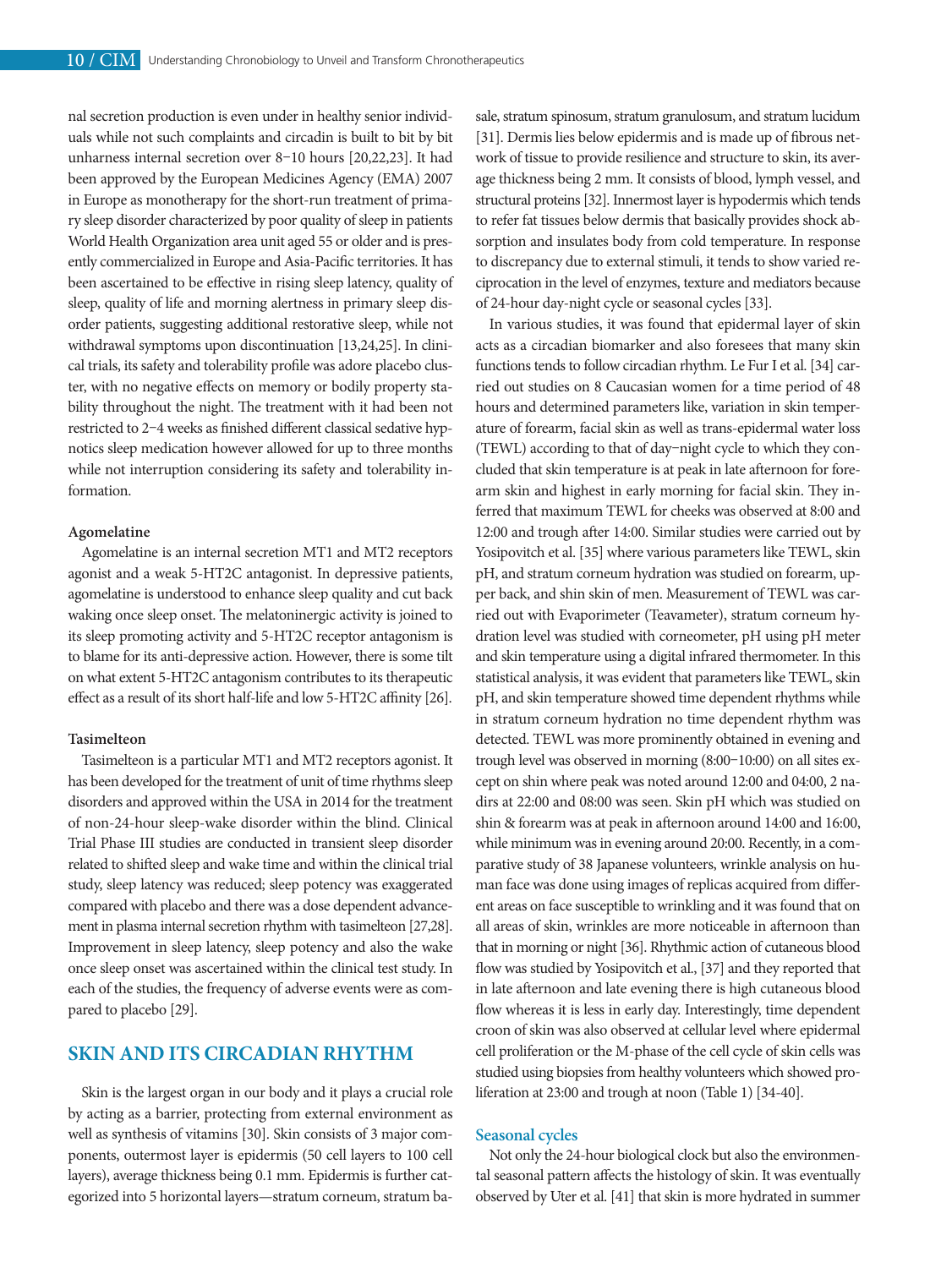because of increase in sweat secretion and comparatively dryer in winter. Therefore, the incidence of dermatitis is more likely to be observed in winter. In a study, Hellemans et al. [42] investigated that lipid peroxides present on the surface of skin are responsible for oxidation of lipids and thereby affect the strength of stratum corneum. In the beginning of spring there is increase in level of lipid peroxidase and they peak during summer, mainly due to exposure of solar irradiation and hence show gradual loss of catalase activity. Interestingly, on further studies it was observed that UV-A tends to downregulate but UV-B does not affect catalase activity. Melanin Index, TEWL as well as moisture level in skin was studied on 22 healthy Japanese volunteers by Gardner-Medwin et al. [43] where neck skin for 11 males and ventral forearm skin for 11 females were used as area for test. It was observed that melanin index was high in late spring and early winter whereas TEWL level and moisture level was maximum in rainy season. Moisture level and TEWL was found to be minimal in late spring. Seasonal variation pattern is also varied in male and female. It is also observed that skin variation is more pronounced in females than in males. Studies evidently focus light on the fact that at 15°C females need less cooling to attain same temperature of skin as men. The epidermis of men was found to be thicker in summer whereas for

**Table 1.** Twenty-four-hour cycle effecting skin parameters

women the epidermis was thickest in rainy season, the epidermis being thinnest in spring for both sexes [44-47]. Xerosis which leads to rough and dry skin, it found prominently in winter [46]. Studies done by Tupker et al. [48] found that there exists a rhythm for susceptibility to SLS-induced irritation in response to nonactive agents like substance P, methacholine, and trypsin, and it was concluded that such irritation is high in November compared to July (Table 2).

# **CHRONOTHERAPEUTICS**

Chronotherapeutics is over a time (day/night) purposely delivering different medications in unequal amount as it takes circadian rhythm into account. It is useful to predict the optimized administration time or to reduce adverse effects [49]. In some conditions, chronotherapeutics is very essential to predict delivery pattern of drug, primarily in neuroendocrine analogues to enhance the therapeutic outcomes. It does not insist need of new medicine to improve biological outcomes but it involves improved drug dosing application schedules of the established drug [50]. Following is the application of chronotherapeutic studies (Table 3).

| Study                     | Parameters                   | Instrument         | <b>Sites</b> | Peak                               | Low                         |
|---------------------------|------------------------------|--------------------|--------------|------------------------------------|-----------------------------|
| Le Fur I et al. $[34]$    | Skin temperature             | Thermometer        | Forearm      | Late afternoon                     |                             |
|                           |                              |                    | Face         | Early morning                      |                             |
|                           | <b>TEWL</b>                  | Tevameter          | Cheek        | 08:00 and 12:00                    | 14:00                       |
| Yosipouitch et al. [35]   |                              |                    | Upper back   |                                    | $08:00-10:00$               |
|                           |                              |                    | Forearm      | 20:00                              |                             |
|                           |                              |                    | Forehead     |                                    |                             |
|                           |                              |                    | Shin         | 12:00 and 04:00                    | 08:00 and 22:00             |
|                           | pH                           | pH meter           | Forehead     | 14:00 and 16:00                    | 20:00                       |
|                           |                              |                    | Shin         |                                    |                             |
| Tsukahara et al. [36]     | Skin wrinkles                | Images of replicas | Facial       | More noticeable<br>in afternoon    | Less in morning<br>or night |
| Yosipovitch et al. [37]   | Cutaneous blood flow         |                    |              | Late afternoon and<br>late evening | Early in morning            |
| Latreille et al. [38]     | Sebum production             | Sebumtry           | Forehead     | Noon                               |                             |
| Bjarnason and Jordan [39] | Epidermal cell proliferation | Cell biopsies      |              | 23:00                              | Noon                        |
| Denda et al. [40]         | Barrier recovery rate        | Tape stripping     | Forearm skin | 03:00                              | 20:00 and 23:00             |

#### **Table 2.** Seasonal cycle effects on skin

| Study                      | Parameters                                     | Maximum level                | Minimum level            |
|----------------------------|------------------------------------------------|------------------------------|--------------------------|
| Uter et al. $[41]$         | Skin hydration                                 | Summer                       | Winter                   |
| Hellemans et al. [42]      | Lipid peroxides                                | Spring                       | Summer                   |
| Gardner-Medwin et al. [43] | Melanin index                                  | Late spring and early winter |                          |
|                            | Moisture level and TEWL                        | Rainy season                 | Late spring              |
| Sandby-Møller et al. [44]  | Epidermal thickness                            | Summer (thick) for men       | Spring                   |
|                            |                                                | Rainy season for women       |                          |
| Kodydková et al. [45]      | Catalase activity                              | Summer                       | Winter or rainy          |
| Roger et al. [46]          | Xerosis                                        | Winter                       | $\overline{\phantom{a}}$ |
| Nakagawa et al. [47]       | Corneum stiffness                              | Winter                       |                          |
| Tupker et al. [48]         | Sodium lauryl sulfate (SLS)-induced irritation | November                     | July                     |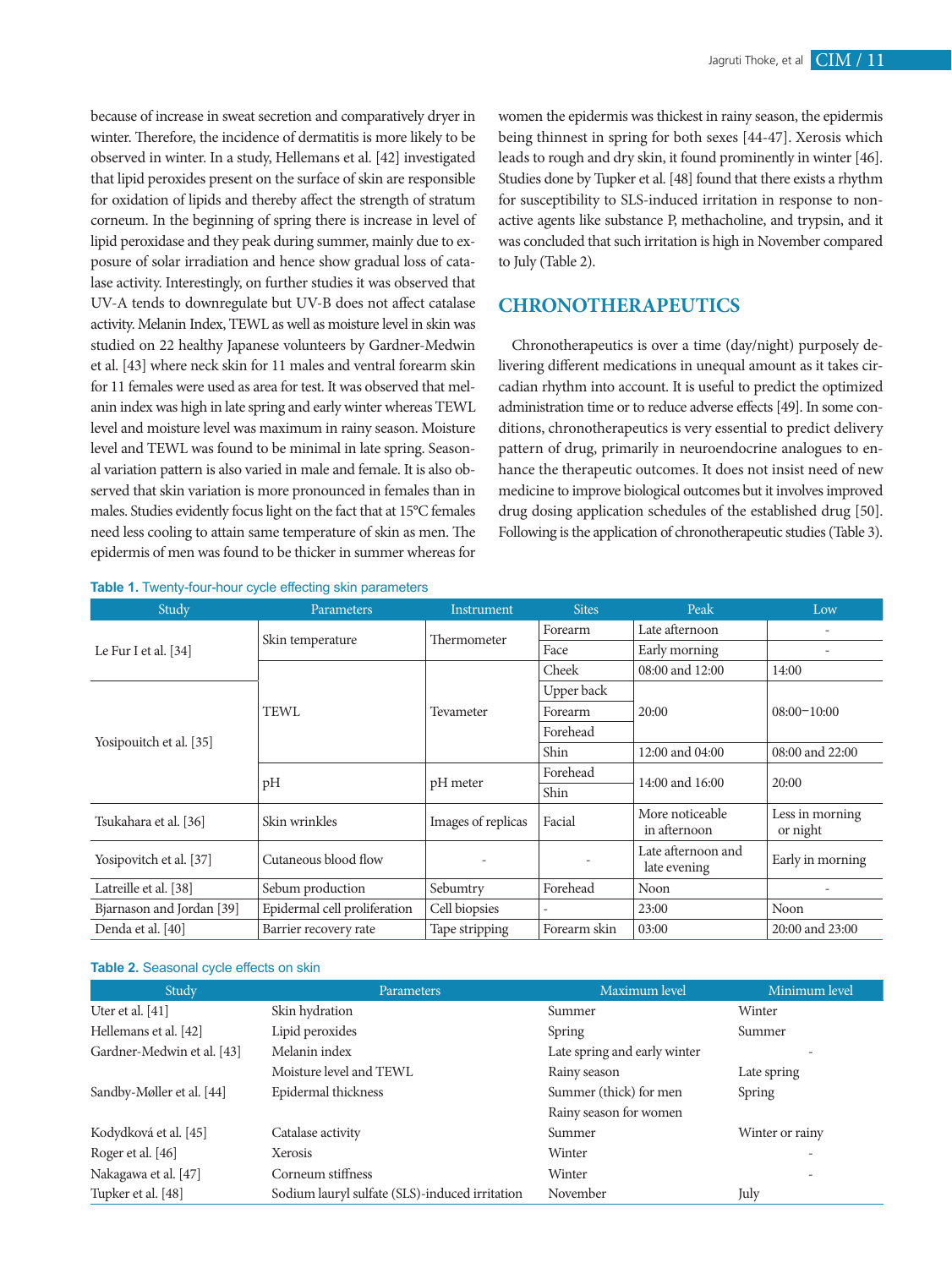| <b>Class</b> | Dosage form                   | Drug.                                | Clinical application                                            | Chrono therapeutics                                                                                     | Reference                                         |
|--------------|-------------------------------|--------------------------------------|-----------------------------------------------------------------|---------------------------------------------------------------------------------------------------------|---------------------------------------------------|
| Vitamin      | Cream                         | Maxacalcitol                         | Used in skin inflammation<br>(psoriasis)                        | Drug effective from the period<br>12-18 hours and showed no<br>effect when taken in 0–6 hours           | Yoshioka et al. [52]                              |
|              | Creams                        | Retinoids                            | Perifollicular inflammation<br>and microdrone formation<br>Acne | Applied only in evening not<br>in the morning                                                           | Smolensky and<br>Peppas [53]                      |
| Steroids     | Cream,<br>Lotion,<br>Ointment | <b>Betamethasone</b><br>dipropionate | Psoriasis.<br>atopic dermatitis                                 | Longest effect when applied<br>at 16:00 than at 09:00                                                   | Debon et al. [55]                                 |
| Anesthetics  | Transdermal<br>injections     | Ropivacaine                          | Local anesthetics                                               | Longer effect in diurnal period<br>(morning and afternoon)<br>than in nocturnal (evening)<br>and night) | van de Kerkhof [54]<br>and Debon<br>et al. $[55]$ |
| Beta agonist | Transdermal patch             | Tulobuterol                          | Asthma                                                          | Application of trans epidermal<br>patch at night would show<br>stabilizing effect for 24 hours          | Turek et al. [57]                                 |

## **Table 3.** Studies on chrono therapeutics

# **Vitamins**

Vitamin D analogue maxacalcitrol has shown a remarkable inhibition in proliferation of keratin cycle [51]. High proliferation of epidermis leads to chronic inflammatory diseases like psoriasis, dermatitis etc. It also tends to initiate differentiation process within skin and thereby stands out as a reliable therapeutic option for treatment of psoriasis. 1,25-dihydroxy vitamin D3 is an active metabolic of vitamin D and it is necessary that active metabolite bind with vitamin D receptor (VDR) to show it therapeutic effect, which means therapeutic responsiveness of vitamin D analogues depends upon level of expression of VDR in tissue. Studies project that nuclear expression of VDR in mice skin had daily variation, exhibiting peak at 16:00 or mid-day. Yoshioka et al. [52] concluded that treatment carried out between 12 to 18 hours after light onset (HALO), i.e., active phase of VDR expression and then from 0 to 6 HALO had varied result. Inflammatory mediators like IL-23\Th 17 as well as IL-17 were the prominent variables responsible for psoriatic inflammation. It was analyzed that expression of these variables were decreased while dosing at activated phase, but not significantly for inactive. Hence it can be concluded that skin protection activity of maxacalcitriol is greater when dosing is done in activated period. Maxacalcitriol is mostly used twice a day for treatment of psoriasis so rather than twice a day application once a day (in activated period) would show similar effect.

Topical retinoids (vitamin A) stand out to be a major option for the treatment of acne vulgaris as it tends to reduce perifollicular inflammation and decrease microdome formation [53]. Earlier it was applied in evening just because of its unstable structure but with recent advances in vehicle formulation, UV light stable formulations are available which can be applied in morning. Studies evidence that in evening there is high cell proliferation of skin, hence it is more therapeutically efficient to apply it in evening. Also along with skin proliferation TEWL is also high in evening as compared to that in morning and thus it may add moisturizer to retinoid dose regimen. Hence, in case of retinoids there are

two factors that govern therapeutic efficacy they are UV stability and skin proliferation, in both cases evening topical application is efficacious

# **Steroids**

About 65% of patients suffering with atopic dermatitis, chronic urticaria, and psoriasis complained of elevation in pruritus during evening due to lower level of cortisol in evening [54]. Betamethasone dipropionate (0.05%) ointment is used as topical steroid for treatment of dermal pathological conditions like dermatitis, inflammation and psoriasis. Topical corticosteroids are basically used to suppress hyper proliferation and inflammatory response. Debon et al. [55] carried out study on 0.05% betamethasone propionate (BP) with different form of vehicle formulations in which skin blanching response was analyzed by using chromometer, maximal as well as duration of response was studied. The studied formulation vehicles were Diprosone oinment, Diprolene Af cream, Diprosone lotion, Diprolene-augmented cream and Diprosone cream. In vivo study concluded that 0.05% of BP has circadian variation linked up with therapeutic efficacy. When drug was applied at 09:00 (morning), decrease in chromameter was measured at 21:00 and 23:00, i.e., after 12–13 hours of application. Similarly when drug was applied at 16:00 (evening), maximal activity was found in midnight, which concluded that has maximal activity at night irrespective of the time of application. To get the optimal benefit 0.05% of BP is used for treatment for duration of 2–6 hours, data suggest that when BP is applied in late afternoon then it produce a greater activity for longer as compared to application in morning. Therefore 0.05% of BP irrespective of time of application shows maximal activity at midnight and to enhance the period of maximum activity it is preferable to apply in afternoon for duration of 2 to 6 hours.

# **Anesthetics**

Ropivacaine is a local anesthetic prominently used as labor anal-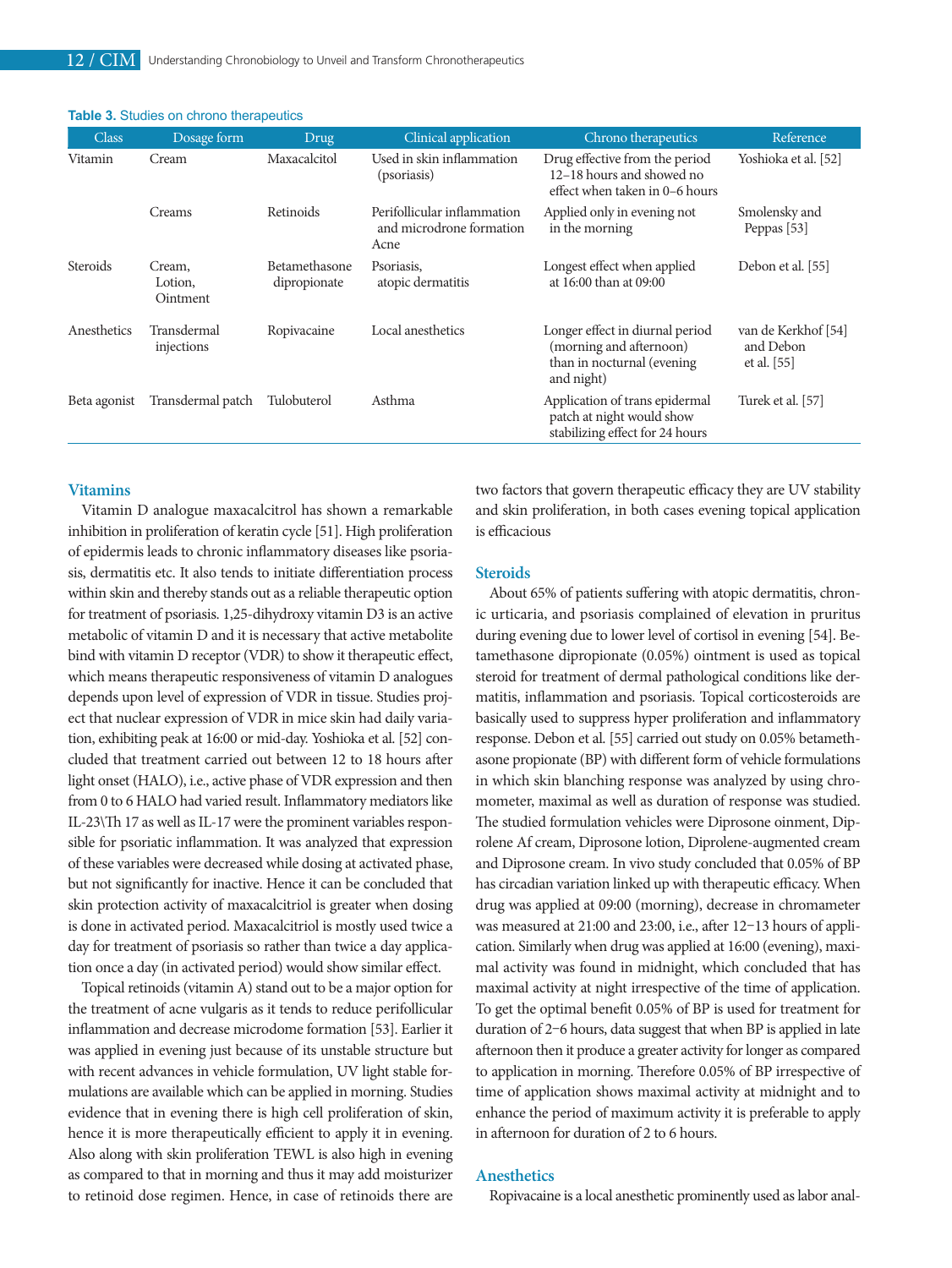gesia. Various human and animal trials have shown variation in drug kinetics. In case of local anesthetic especially for labor it is mandatory to use specific dose or else it switches from efficacy to toxicity. This study was carried out on 194 woman been at least 36 weeks of gestation, enrolled as per American Society of Anesthesiologist [55]. Epidural administration of 14 mL ropivacaine was carried out for 4 phases (morning, noon, evening, and night). Assessment of intensity of pain was determined using visual linear analogues. It was extrapolated that administration of epidural ropivacaine during the first stage of Labor has significantly longer effect in the diurnal compared to nocturnal phase. The duration was 28% longer in case of diurnal period over nocturnal. Secondly, it was analyzed that not considering chrono biological parameters can create a statistical error of type 1. Thereby we can say chrono biological parameters should be included and more explored in studies of obstetrical anesthesia.

#### **Beta agonist**

Hokunalin is the first branded beta agonist patch developed for long-term treatment of chronic obstructive pulmonary disorder disease and asthma in Korea, China, and Japan. With its prominent safety and efficacy established since 13 years in clinical trial launched in Japan, this part of patch of Tulobuterol tends to follow circadian rhythm. Studies had found that respiratory functions suppress from late night till early morning, which is termed as "morning dip." Hokunalin tape is a crystal reservoir system with reducing size of formulation that tends to prolong the release of drug. In order to balance suppressed function at night oral beta adrenoagonist and Hokunalin tape was administered around 20:00 and it was projected that with sustained release profile effective therapeutic dose was released in morning dip period. As compared to oral beta adrenoagonist, no excessive or increase in blood concentration in blood was found and over long period of time also effective blood concentration was maintained. Maximum blood concentration was attained for 9–12 hours and effective concentration was maintained nearly for 24 hours of application [56]. Hence, when patch is applied before bedtime, maximum concentration is achieved during morning dip suppressing asthmatic attacks. With its minimal adverse reaction it was found useful for child asthma patient as well.

# **RECENT ADVANCEMENT IN SKIN CHRONOBIOLOGICAL STUDIES**

# **Prognosis**

As we have seen earlier that human circadian system is synchronized by internal biological clock, but with age almost all the circadian system looses its functionality [57]. Hofman and Swaab [58] justified that with age that there is impairment in input systems like pupillary myosis, which through crystalline lens hastens the transmission of blue light in retina, hence there is depletion of ipRGCs as well as atropy of dentric tree of ipRGCs. Also, the functionality of main pacemaker SCN is influenced by age-related different neuronal impairment [58]. Aging can also modify output preferences evening to morning. Furthermost, irregular vasoconstriction and vasodilation mechanism tends to swag thermoregulation. As a result of such thermoregulatory changes there is change in body temperature as well as the amplitude of core temperature rhythm is decreased [59]. Martinez-Nicolas et al. [60] carried out studies on 44 young and 44 aged volunteers where their distal skin temperature (DST) was constantly monitored. Compared to the young participants, aged volunteers had high DST during evening. In young volunteers lowest skin temperature was observed in late evening (22:00 to 22:00), while in aged volunteers it was lowest at day time in the morning (10:00 to 12:00).

# **Healing aid**

Wound healing is a self-repair process of skin due to internal or external injuries. Aquaporins (AQPs) are present on the skin which acts as a basic transporter. It is specifically involved in cell migration and proliferation [61]. AQPs are integral proteins which facilitates water transportation. Recently the role of all AQPs in cell migration and proliferation has been postulated, role of AOP1 in cell migration was put forth by Saadoun et al. [62] The activity of all the aquaporin channels AQP3 [63] and AOP4 [64] in the activation of cell events was explored in keratinocyte migration studies which were performed on mouse and human cells by Matsunaga et al., [65] hence the relevance of AQP3 in keratinocyte proliferation was found in wound healing. AQP3 is a glycerol specific porin channel which is used for transportation of water and glycerol between and within the cells, which on further metabolism by Krebs cycle and glycolysis leads to production of ATP. The relationship of circadian rhythm and AQP3 was studied by Matsunaga et al. [65] whereby they concluded that expression of AQP gene by mApq3 mRNA was seen prominently at 21:00, i.e., at night and the physiological function of mApq3 was controlled by CLOCK genes [65].

#### **Thermal regulation**

Brown fat is generally found in infants and is characterized by presence of large number of mitochondria and existence of mitochondrial uncoupling protein 1 (UCP1) within fat cells contribute to its brown color [66]. It leads to breakdown of glucose and fats which thereby generated heat. Infants lack the ability to shiver when they become cold so brown fats shield as a protective mechanism against cold temperature [67]. Acosta et al. [68] carried out a study on the circadian rhythm of brown fats breakdown. There was a cross sectional study performed on 82 young healthy participants (out of which 27% were males) in which breakdown of brown fats was studied using DST which was measured by thermachrons wireless temperature sensor (Buton DS-1922.L) for about 7–8 days. It was found that there was a constant increase in temperature during night phase with deduction in core body temperature [68]. Earlier studies postulated that during night there is increase in DST which is associated with short sleep latency, Glotzbach and Heller [69] studied connecting links between sleep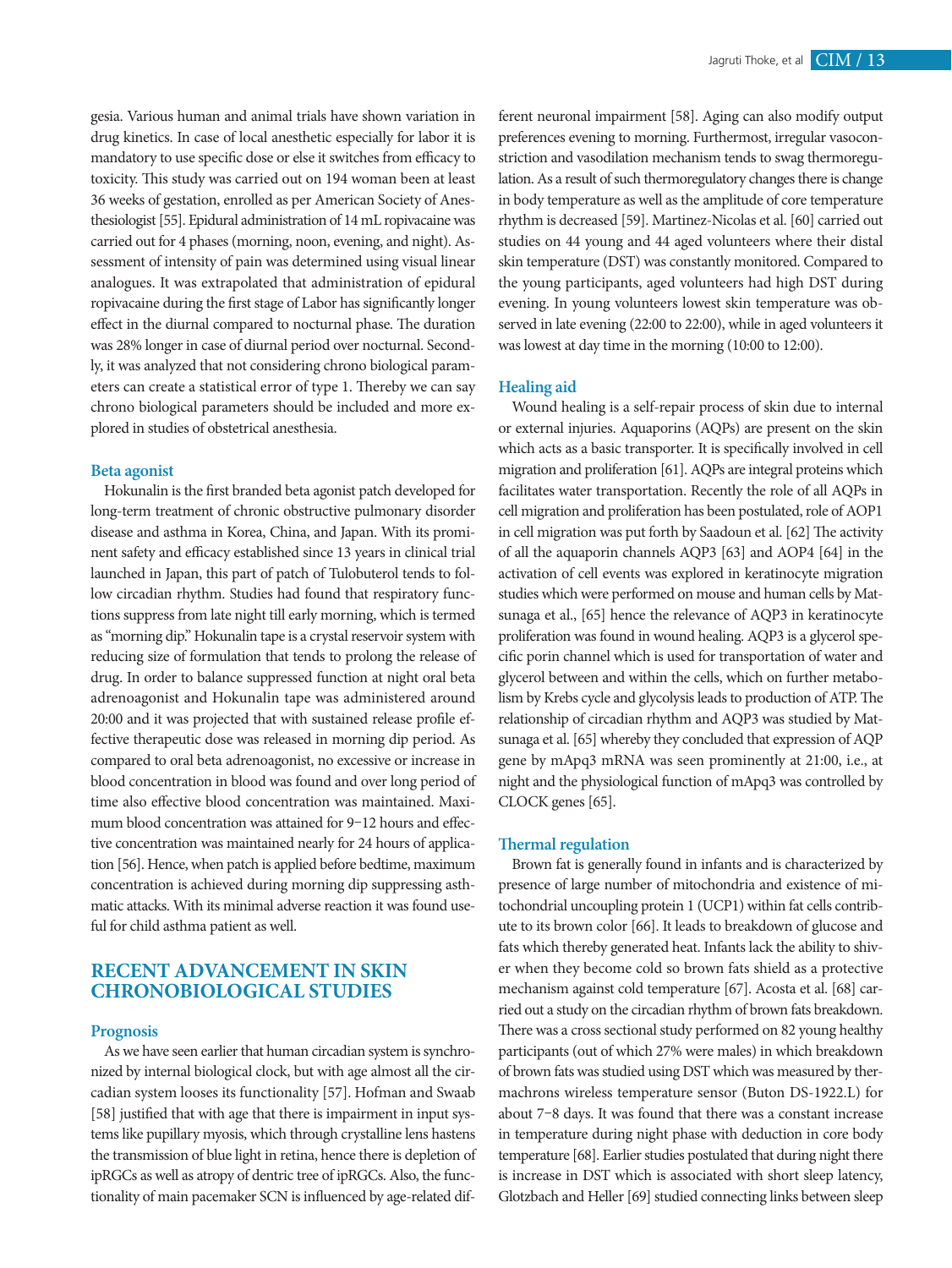center and thermo regulators which demonstrated that at night there is high breakdown of brown fats and hence there is increase in body temperature. Similarly, in morning skin temperature is at trough, i.e., low fats breakdown.

# **CONCLUSION**

Skin plays a crucial role in dermal and transdermal delivery system. Release of drug from various dosage form like gels, creams, films and patches depends on the barrier histology of skin. From above studies, we can infer that 24 hours (light/dark phase) as well as seasonal cycles lead to varied changes in skin temperature, TEWL, skin texture as well as epidermal thickness. So accordingly, it is very necessary to select proper dose as well as dose delivery pattern to get optimal biological actions which is evident from various chronotherapeutic studies of drugs. In certain conditions, improper timing of dosage may lead to unexpected reactions which is also termed as chrono toxicological conditions. Recent studies have confirmed that chronobiological studies can be used as age predictor, to study wound healing or to determine breakdown of brown fats. It was also found that there exists a direct relation between sleep and dermatological diseases like eczema, psoriasis, or skin aging which can also throw light on new avenues for the treatment.

# **Acknowledgments**

None

# **Conflicts of Interest**

The authors have no potential conflicts of interest to disclose.

# **Author Contributions**

Conceptualization: Jagruti Thoke, Shivangi Patel. Data curation: Jagruti Thoke. Resources: Shivangi Patel. Supervision: Anuradha Majumdar. Visualization: Jagruti Thoke, Shivangi Patel, Anuradha Majumdar. Writing—original draft: Jagruti Thoke. Writing—review & editing: Jagruti Thoke, Shivangi Patel, Anuradha Majumdar.

# **ORCID iDs**

Jagruti Thoke **D** https://orcid.org/0000-0001-5121-7822 Shivangi Patel https://orcid.org/0000-0002-3676-3339 Anuradha Majumdar https://orcid.org/0000-0001-5314-7223

#### **REFERENCES**

- 1. Reinberg A, Smolensky M, Lévi F. Clinical chronopharmacology. Biomedicine 1981;34:171-178.
- 2. Grandin LD, Alloy LB, Abramson LY. The social zeitgeber theory, circadian rhythms, and mood disorders: review and evaluation. Clin Psychol Rev 2006;26:679-694.
- 3. Honma S. Development of the mammalian circadian clock. Eur J Neurosci 2020;51:182-193.
- 4. Buijs RM, Kalsbeek A, van der Woude TP, van Heerikhuize JJ, Shinn S. Suprachiasmatic nucleus lesion increases corticosterone secretion. Am J Physiol 1993;264(6 Pt 2):R1186-R1192.
- 5. LeSauter J, Silver R. Output signals of the SCN. Chronobiol Int 1998;15:535- 550.
- 6. Wager-Smith K, Kay SA. Circadian rhythm genetics: from flies to mice to humans. Nat Genet 2000;26:23-27.
- 7. Mehling A, Fluhr JW. Chronobiology: biological clocks and rhythms of the skin. Skin Pharmacol Physiol 2006;19:182-189.
- 8. Lerner AB, Case JD, Takahashi Y, Lee TH, Mori W. Isolation of melatonin, the pineal gland factor that lightens melanocytes. J Am Chem Soc 1958;80: 2587-2587.
- 9. Saper CB, Lu J, Chou TC, Gooley J. The hypothalamic integrator for circadian rhythms. Trends Neurosci 2005;28:152-157.
- 10. Buscemi N, Vandermeer B, Hooton N, Pandya R, Tjosvold L, Hartling L, et al. The efficacy and safety of exogenous melatonin for primary sleep disorders. a meta-analysis. J Gen Intern Med 2005;20:1151-1158.
- 11. Srinivasan V, Pandi-Perumal SR, Trahkt I, Spence DW, Poeggeler B, Hardeland R, et al. Melatonin and melatonergic drugs on sleep: possible mechanisms of action. Int J Neurosci 2009;119:821-846.
- 12. Cardinali DP, Srinivasan V, Brzezinski A, Brown GM. Melatonin and its analogs in insomnia and depression. J Pineal Res 2012;52:365-375.
- 13. Wade AG, Crawford G, Ford I, McConnachie A, Nir T, Laudon M, et al. Prolonged release melatonin in the treatment of primary insomnia: evaluation of the age cut-off for short- and long-term response. Curr Med Res Opin 2011; 27:87-98.
- 14. Pandi-Perumal SR, Srinivasan V, Spence DW, Moscovitch A, Hardeland R, Brown GM, et al. Ramelteon: a review of its therapeutic potential in sleep disorders. Adv Ther 2009;26:613-626.
- 15. Neubauer DN. A review of ramelteon in the treatment of sleep disorders. Neuropsychiatr Dis Treat 2008;4:69-79.
- 16. Kato K, Hirai K, Nishiyama K, Uchikawa O, Fukatsu K, Ohkawa S, et al. Neurochemical properties of ramelteon (TAK-375), a selective MT1/MT2 receptor agonist. Neuropharmacology 2005;48:301-310.
- 17. Hatta K, Kishi Y, Wada K, Takeuchi T, Odawara T, Usui C, et al. Preventive effects of ramelteon on delirium: a randomized placebo-controlled trial. JAMA Psychiatry 2014;71:397-403.
- 18. Tsuda A, Nishimura K, Naganawa E, Otsubo T, Ishigooka J. Ramelteon for the treatment of delirium in elderly patients: a consecutive case series study. Int J Psychiatry Med 2014;47:97-104.
- 19. Czeisler CA, Dumont M, Duffy JF, Steinberg JD, Richardson GS, Brown EN, et al. Association of sleep-wake habits in older people with changes in output of circadian pacemaker. Lancet 1992;340:933-936.
- 20. Haimov I, Laudon M, Zisapel N, Souroujon M, Nof D, Shlitner A, et al. Sleep disorders and melatonin rhythms in elderly people. BMJ 1994;309:167.
- 21. Rodenbeck A, Huether G, Rüther E, Hajak G. Nocturnal melatonin secretion and its modification by treatment in patients with sleep disorders. In: Huether G, Kochen W, Simat TJ, Steinhart H, editors. Tryptophan, serotonin, and melatonin. Advances in Experimental Medicine and Biology, vol 467. Boston, MA: Springer, 1997, p. 898-893.
- 22. Lemoine P, Nir T, Laudon M, Zisapel N. Prolonged-release melatonin improves sleep quality and morning alertness in insomnia patients aged 55 years and older and has no withdrawal effects. J Sleep Res 2007;16:372-380.
- 23. Lemoine P, Zisapel N. Prolonged-release formulation of melatonin (Circadin) for the treatment of insomnia. Expert Opin Pharmacother 2012;13:895- 905.
- 24. Wade AG, Ford I, Crawford G, McConnachie A, Nir T, Laudon M, et al. Nightly treatment of primary insomnia with prolonged release melatonin for 6 months: a randomized placebo controlled trial on age and endogenous melatonin as predictors of efficacy and safety. BMC Med 2010;8:51.
- 25. Garfinkel D, Zorin M, Wainstein J, Matas Z, Laudon M, Zisapel N. Efficacy and safety of prolonged-release melatonin in insomnia patients with diabetes: a randomized, double-blind, crossover study. Diabetes Metab Syndr Obes 2011;4:307-313.
- 26. Kennedy SH, Eisfeld BS. Agomelatine and its therapeutic potential in the depressed patient. Neuropsychiatr Dis Treat 2007;3:423-428.
- 27. Rajaratnam SM, Polymeropoulos MH, Fisher DM, Roth T, Scott C, Birznieks G, et al. Melatonin agonist tasimelteon (VEC-162) for transient insomnia after sleep-time shift: two randomised controlled multicentre trials. Lancet